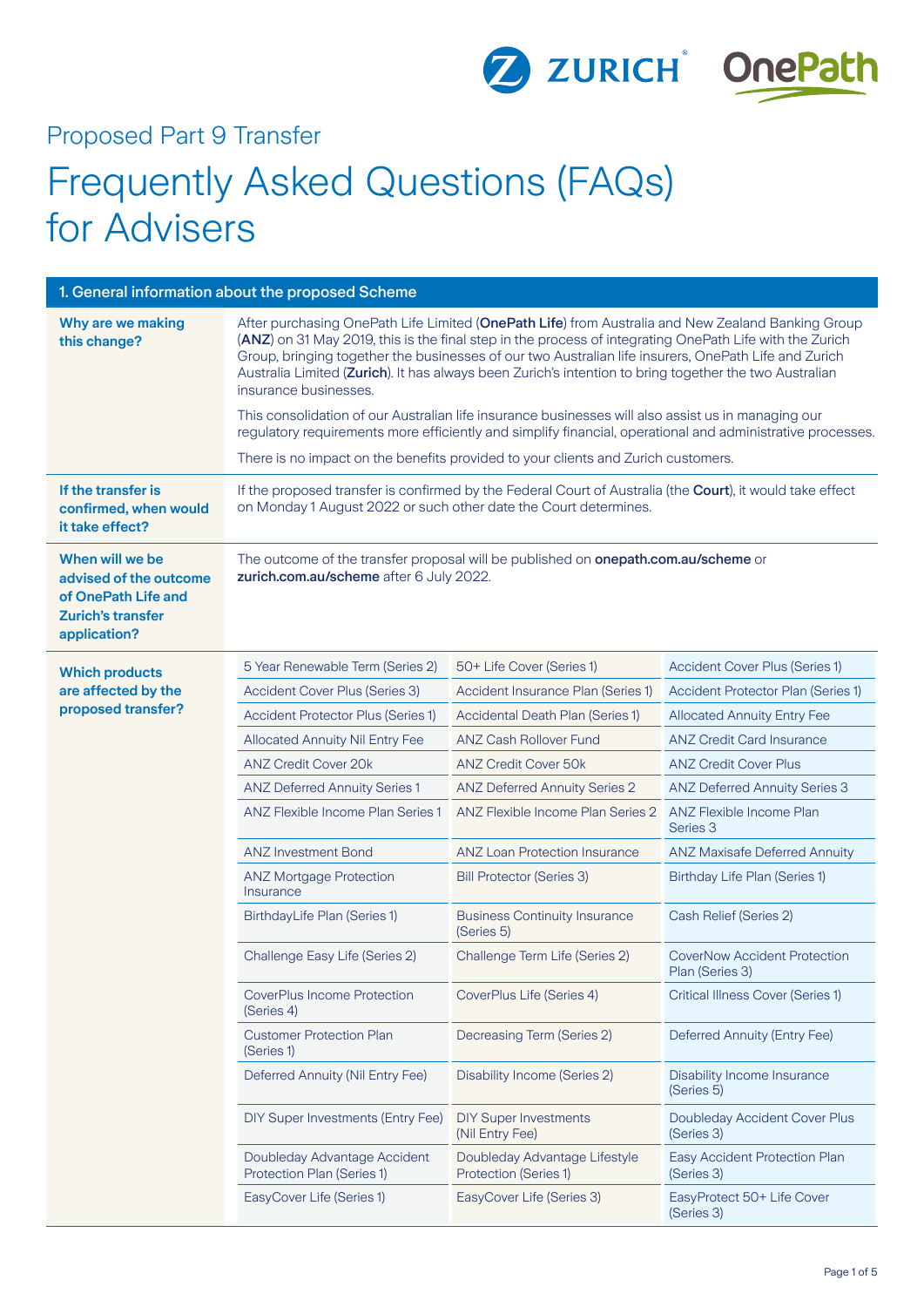## 1. General information about the proposed Scheme (cont.)

**Which products are affected by the proposed transfer? (cont.)**

| at the proposed conome (com,                              |                                                                      |                                                               |
|-----------------------------------------------------------|----------------------------------------------------------------------|---------------------------------------------------------------|
| EasyProtect Income (Series 3)                             | EasyProtect Life (Series 3)                                          | EasyProtect Major Illness<br>(Series 3)                       |
| Endowment                                                 | <b>Enhanced Income Annuity</b>                                       | Essential 2 Income Plus (Series 2)                            |
| Essential 2 Term Life (Series 2)                          | Essential 2 Trauma (Series 2)                                        | <b>Essential Accident Cover</b><br>Protection Plan (Series 3) |
| <b>Essential Death Plus (Series 2)</b>                    | <b>Essential Income 2 Basic</b><br>(Series 2)                        | <b>Essential Life (Series 2)</b>                              |
| Essential Trauma Plus (Series 2)                          | Family Accident Protection Plan<br>(Series 3)                        | <b>Family Protection (Series 2)</b>                           |
| Farmer's AccidentPlus (Series 3)                          | <b>Flexible Retirement Annuity</b>                                   | <b>Future Plan</b>                                            |
| Group Accident Plan (Series 1)                            | <b>Group Accident Protection Plan</b><br>(Series 1)                  | Group Insurance Plan (Series 1)                               |
| <b>Guaranteed Income Plan</b>                             | Hi-Flex Term (Series 2)                                              | <b>Home Loan Protection Insurance</b>                         |
| Home Loan Protector Plan<br>(Series 1)                    | <b>Immediate Annuity</b>                                             | Income Cover (Series 1)                                       |
| Income Cover (Series 2)                                   | Income Executive - Stepped<br>(Series 2)                             | Income Protection - Plus<br>(Series 2)                        |
| Income Protection (Series 1)                              | Income Protection (Series 2)                                         | Income Replacement Insurance<br>(Series 5)                    |
| Income Safe (Series 2)                                    | Income Safe Plus (Series 2)                                          | Income Security Plan (Series 2)                               |
| Income Start (Series 2)                                   | Income Start Two (Series 2)                                          | IncomeSure Executive (Series 2)                               |
| <b>Investment Savings Bond</b><br>(Entry Fee)             | <b>Investment Savings Bond</b><br>(Nil Entry Fee)                    | Leading Life (Series 2)                                       |
| Level Term (Series 2)                                     | Level Term Insurance Plan<br>(Series 5)                              | Life First (Series 3)                                         |
| Life Insurance (Series 1)                                 | Life Plan (Series 3)                                                 | Life Security Plan (Series 2)                                 |
| LifePromise (Series 3)                                    | LifeProtection (Series 4)                                            | Lifestyle Protection (Series 2)                               |
| Lifestyle Protection Plan (Series 1)                      | Lifestyle Protection Plan (Series 3)                                 | Lifetime Income Plan (Series 1)                               |
| Living Benefit Life Plan (Series 1)                       | LivingCover (Series 4)                                               | <b>Money Master</b>                                           |
| Mortgage Life Plan (Series 1)                             | Mortgage Protection Insurance<br>Plan (Series 1)                     | Mortgage Repayment Insurance<br>Plan (Series 1)               |
| Multicover (Series 3)                                     | Occidental IncomeSure (Series 2)                                     | Occidental Pacesetter (Series 2)                              |
| Occidental Trendsetter (Series 2)                         | OneCare and OneCare Super and<br><b>OneCare External Mastertrust</b> | <b>Personal Investment Plan</b>                               |
| Pooled Investment Plan                                    | Professionals Accident Cover Plus<br>(Series 3)                      | <b>Professionals Critical Illness Plan</b><br>(Series 3)      |
| <b>Professionals Income Protection</b><br>Plan (Series 3) | Professionals Life and Living<br>Benefits Plan (Series 3)            | Professionals Life Cover Plus<br>(Series 3)                   |
| Professionals Life Plan (Series 3)                        | Professionals SelectLife Plan<br>(Series 3)                          | ProSecure Income Replacement<br>Plan (Series 3)               |
| R.A.C.V. Renewable Term (Series 2)                        | ReCover Plan (Series 3)                                              | Recover Well (Series 1)                                       |
| Recovery Cash (Series 2)                                  | Recovery Money (Series 2)                                            | Recovery Plus (Series 1)                                      |
| Recovery Plus (Series 3)                                  | Regal Level Term (Series 2)                                          | Regal Pacesetter (Series 2)                                   |
| Renewable Term Insurance<br>(Series 5)                    | <b>RetireInvest Preferred</b><br><b>Rollover Bond</b>                | Savings Plan                                                  |
| SecureLife Plan (Series 1)                                | SecureLife Plan (Series 3)                                           | SecureLiving Plan (Series 3)                                  |
| <b>Seniors Accident Protection Plan</b><br>(Series 3)     | <b>SmartCover Protection Plan</b><br>(Series 3)                      | Stand Alone Recovery (Series 2)                               |
| Term Life (Series 2)                                      | Term Life Insurance (Series 2)                                       | Term Life Insurance Plan (Series 3)                           |
| Term Life Plan (Series 1)                                 | The SureLife Plan (Series 3)                                         | Trauma Insurance (Series 5)                                   |
| Trauma Recovery Insurance<br>(Series 5)                   | Trauma Stand Alone (Series 2)                                        | Value Term Plus (Series 1)                                    |
| <b>Whole Of Life</b>                                      | Yearly Renewable Term<br>(Series 2)                                  |                                                               |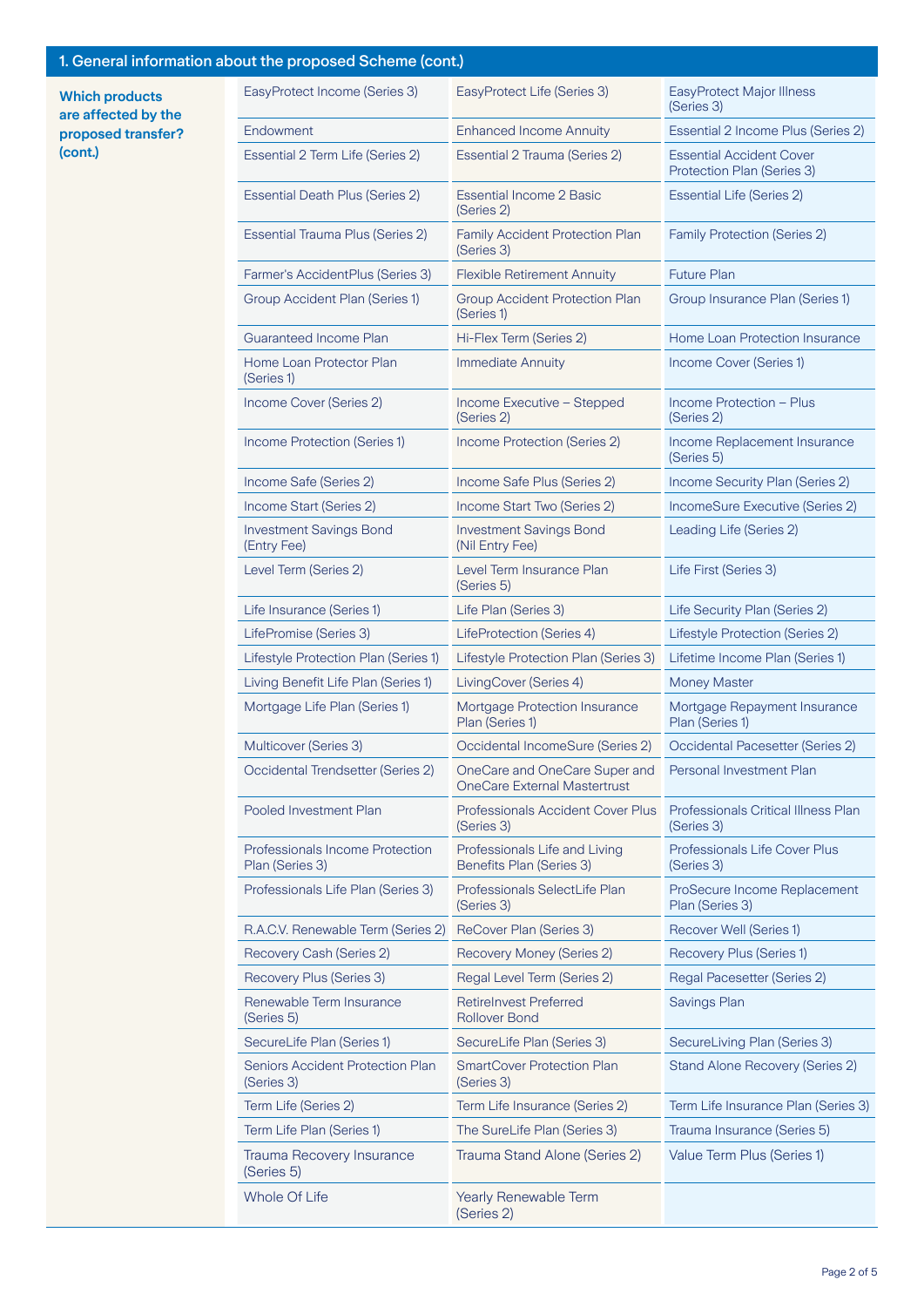### 2. What this change means for you

| What do I need to<br>do to prepare for the<br>proposed transfer?                                                                                                     | Ahead of the proposed transfer we will send you an email containing notification of the proposed<br>transfer, along with access to the Scheme Summary, the Scheme, the Notice of Intention, the actuarial<br>report and the independent actuarial report (Scheme Documents) and Customer FAQs. We will send<br>you this notification before we directly notify OnePath Life policy owners of the Scheme. We recommend<br>that you familiarise yourself with the Scheme Documents to understand what the proposed transfer<br>means for your clients.<br>There are no direct actions that Advisers need to undertake in relation to the proposed transfer. |
|----------------------------------------------------------------------------------------------------------------------------------------------------------------------|-----------------------------------------------------------------------------------------------------------------------------------------------------------------------------------------------------------------------------------------------------------------------------------------------------------------------------------------------------------------------------------------------------------------------------------------------------------------------------------------------------------------------------------------------------------------------------------------------------------------------------------------------------------|
| What do I do if my client<br>contacts me in regard<br>to the transfer?                                                                                               | We encourage you to direct your clients to onepath.com.au/scheme or zurich.com.au/scheme or to<br>contact our Scheme Contact Centres, 8:30am - 5pm (AEST) weekdays:<br><b>OnePath Life Scheme Contact Centre:</b><br>Telephone: 1800 161 163<br>Email: part9scheme@onepath.com.au<br><b>Zurich Scheme Contact Centre:</b><br>Telephone: 1800 161 164<br>Email: part9scheme@zurich.com.au                                                                                                                                                                                                                                                                  |
| Where my address is<br>listed as the contact<br>address for my client,<br>will I receive the<br>notification letter and<br><b>Scheme Summary</b><br>instead of them? | If your address is listed as the contact address and you ordinarily receive correspondence on behalf<br>of your client, you will receive the notification letter and Scheme Summary. You should treat this<br>correspondence like you would any other you receive on behalf of your client.                                                                                                                                                                                                                                                                                                                                                               |
| How can my clients<br>contact Zurich about<br>the transfer?                                                                                                          | Both OnePath Life and Zurich clients can contact us directly about the transfer using one of the<br>channels below. Our Contact Centres are open 8:30am - 5pm (AEST) weekdays.<br><b>OnePath Life Scheme Contact Centre:</b><br>Telephone: 1800 161 163<br>Email: part9scheme@onepath.com.au<br><b>Zurich Scheme Contact Centre:</b><br>Telephone: 1800 161 164<br>Email: part9scheme@zurich.com.au                                                                                                                                                                                                                                                       |
| What happens if my<br>client doesn't receive a<br>notification email/letter<br>and Scheme Summary?                                                                   | Only OnePath Life policy owners will be sent a copy of the notification letter and Scheme Summary.<br>If your clients are OnePath Life policy owners and have not received a notification letter or email with<br>access to the Scheme Summary by Monday 6 June, please contact the OnePath Life Contact Centre by<br>calling 1800 161 163 or emailing part9scheme@onepath.com.au and they will arrange for the notification<br>to be sent to your client.<br>Copies of the Scheme Documents will also be available to view or download free of charge at<br>onepath.com.au/scheme or zurich.com.au/scheme.                                               |
| Do members of<br>group plans receive a<br>notification email/letter<br>and Scheme Summary?                                                                           | No. We will notify the trustees of group insurance policies who may, in turn, notify their members.<br>This may be via their websites or in their annual statements or other communication.                                                                                                                                                                                                                                                                                                                                                                                                                                                               |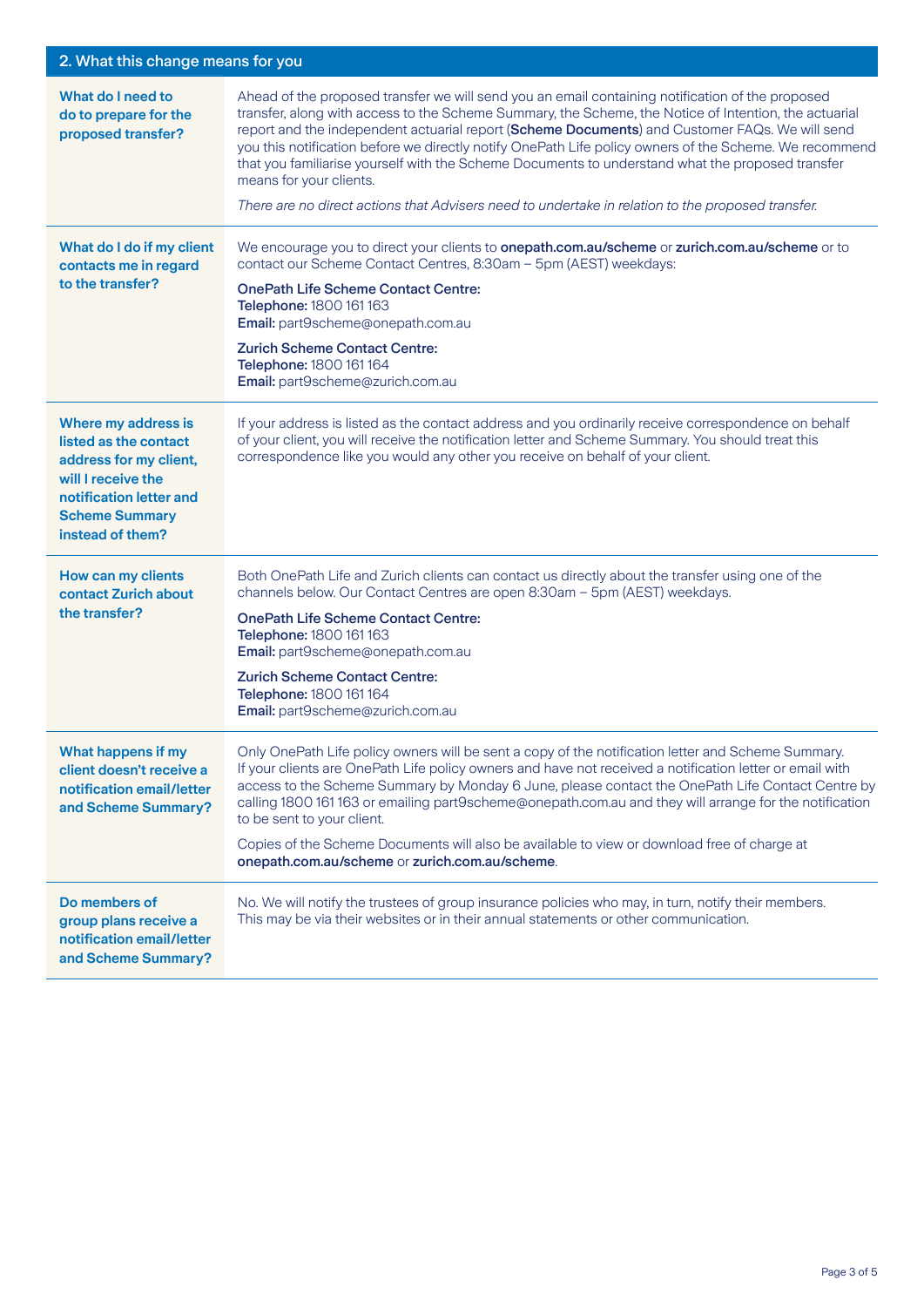### 3. Policy owner changes and rights

| What does the change<br>mean for OnePath Life<br>policy owners?                                                                                                | Policies issued by OnePath Life will transfer to Zurich from the effective date (1 August 2022) but,<br>other than a change to the insurer (from OnePath Life to Zurich) and the statutory fund to which<br>the policy is referable, the terms and conditions and the key features of your client's policy remain<br>unchanged, including:<br>$\checkmark$ the brand and name of their policy<br>$\checkmark$ the type and level of cover they have<br>$\checkmark$ the current payment arrangement<br>$\sqrt{\phantom{a}}$ any Beneficiary Nomination they've made<br>Customer Service contact details<br>$\checkmark$ their relationship with you, as their Adviser |  |
|----------------------------------------------------------------------------------------------------------------------------------------------------------------|-----------------------------------------------------------------------------------------------------------------------------------------------------------------------------------------------------------------------------------------------------------------------------------------------------------------------------------------------------------------------------------------------------------------------------------------------------------------------------------------------------------------------------------------------------------------------------------------------------------------------------------------------------------------------|--|
| What does the change<br>mean for OnePath Life<br>policy owners that have<br>a claim that's currently<br>in progress?                                           | If the transfer is confirmed, any claim that has not been finalised by 1 August 2022 (or such other date<br>determined by the Court) will continue to be handled in the same way - and by the same teams - as<br>they are now. OnePath Life customers will not be required to resubmit their claim and will continue to<br>experience the same levels of service they have experienced to date.                                                                                                                                                                                                                                                                       |  |
| What does the change<br>mean for Zurich policy<br>owners?                                                                                                      | Zurich policy owners will not be directly impacted, and policy terms and conditions will remain<br>unchanged.                                                                                                                                                                                                                                                                                                                                                                                                                                                                                                                                                         |  |
| What does the change<br>mean for Zurich policy<br>owners that have a<br>claim that's currently<br>in progress?                                                 | The processing of claims will continue to be handled in the same way - and by the same teams -<br>as they are now. Zurich customers will continue to experience the same levels of service they have<br>experienced to date.                                                                                                                                                                                                                                                                                                                                                                                                                                          |  |
| <b>What will this change</b><br>mean for members of<br>super funds insured<br>under a transferring<br>policy or covered<br>under a OnePath Life<br>group plan? | The insurance issued under the group plan will transfer from OnePath Life to Zurich. Other than a<br>change to the insurer and the statutory fund to which the plan is referable, no terms or conditions of the<br>insurance will be impacted by the transfer.                                                                                                                                                                                                                                                                                                                                                                                                        |  |
| What are the rights                                                                                                                                            | OnePath Life and Zurich policy owners affected by the proposed Scheme have the right to:                                                                                                                                                                                                                                                                                                                                                                                                                                                                                                                                                                              |  |
| of policy owners?                                                                                                                                              | access and obtain a copy of the Scheme Summary, the Scheme, the Notice of Intention, the actuarial<br>report and the independent actuarial report (Scheme Documents) free of charge; and                                                                                                                                                                                                                                                                                                                                                                                                                                                                              |  |
|                                                                                                                                                                | $\checkmark$ attend the Court hearing and request to be heard on the application for confirmation of the Scheme.                                                                                                                                                                                                                                                                                                                                                                                                                                                                                                                                                      |  |
|                                                                                                                                                                | Policy owners may wish to attend the Court hearing if they believe the Scheme may detrimentally<br>impact the interests of policy owners.                                                                                                                                                                                                                                                                                                                                                                                                                                                                                                                             |  |